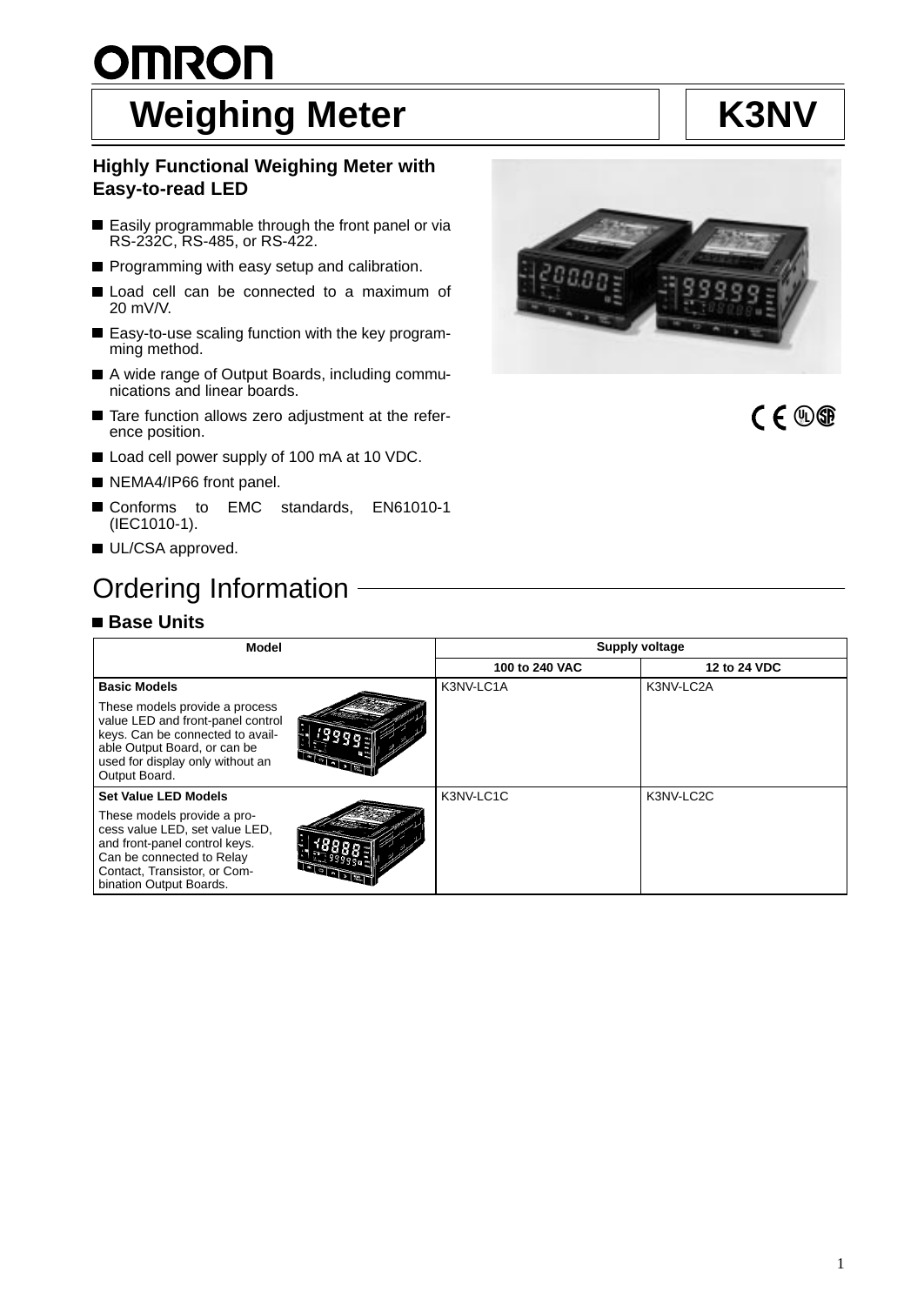| Output type                   | <b>Output configuration</b>                                   | Output          | <b>Base units</b> |                                                  |
|-------------------------------|---------------------------------------------------------------|-----------------|-------------------|--------------------------------------------------|
|                               |                                                               | boards          | <b>Basic</b>      | <b>Set Value</b><br><b>LED</b><br><b>Display</b> |
| <b>Relay contact</b>          | 3 outputs: H, PASS, L (SPDT)                                  | K31-C1          | Yes               | Yes                                              |
|                               | 5 outputs: HH, H, L, LL (SPST-NO), and PASS (SPDT)            | K31-C2          | Yes               | Yes                                              |
|                               | 5 outputs: HH, H, L, LL (SPST-NC), and PASS (SPDT)            | K31-C5          | Yes               | <b>Yes</b>                                       |
| <b>Transistor</b>             | 5 outputs (NPN open collector)                                | K31-T1          | Yes               | Yes                                              |
|                               | 5 outputs (PNP open collector)                                | K31-T2          | Yes               | Yes                                              |
| <b>BCD</b> (see note)         | 5-digit output (NPN open collector)                           | K31-B2          | Yes               | $\overline{a}$                                   |
| Linear                        | 4 to 20 mA DC                                                 | K31-L1          | Yes               | $\cdots$                                         |
|                               | 1 to 5 VDC                                                    | K31-L2          | Yes               | $---$                                            |
|                               | 1 mV/10 digits                                                | K31-L3          | Yes               | ---                                              |
|                               | 0 to 5 VDC                                                    | K31-L7          | Yes               | ---                                              |
|                               | 0 to 10 VDC                                                   | K31-L8          | Yes               | $\cdots$                                         |
| <b>Communication boards</b>   | <b>RS-232C</b>                                                | <b>K31-FLK1</b> | Yes               | $\overline{a}$                                   |
| (see note)                    | <b>RS-485</b>                                                 | K31-FLK2        | Yes               | $\cdots$                                         |
|                               | <b>RS-422</b>                                                 | K31-FLK3        | Yes               | ---                                              |
| <b>Combination output and</b> | BCD output + 5 transistor outputs (NPN open collector)        | K31-B4          | Yes               | Yes                                              |
| communication boards          | 4 to 20 mA + 5 transistor outputs (NPN open collector)        | K31-L4          | Yes               | Yes                                              |
|                               | 1 to 5 $V$ + 5 transistor outputs (NPN open collector)        | K31-L5          | Yes               | Yes                                              |
|                               | 1 mV/10 digits + 5 transistor outputs (NPN open<br>collector) | K31-L6          | Yes               | Yes                                              |
|                               | 0 to 5 VDC + 5 transistor outputs (NPN open collector)        | K31-L9          | Yes               | Yes                                              |
|                               | 0 to 10 VDC $+$ 5 transistor outputs (NPN open collector)     | K31-L10         | <b>Yes</b>        | <b>Yes</b>                                       |
|                               | RS-232C + 5 transistor outputs (NPN open collector)           | K31-FLK4        | Yes               | Yes                                              |
|                               | RS-485 + 5 transistor outputs (NPN open collector)            | K31-FLK5        | <b>Yes</b>        | Yes                                              |
|                               | RS-422 + 5 transistor outputs (NPN open collector)            | K31-FLK6        | Yes               | Yes                                              |

## **Available Output Board Combinations**

**Note:** For details, refer to the Communication Operation Manual.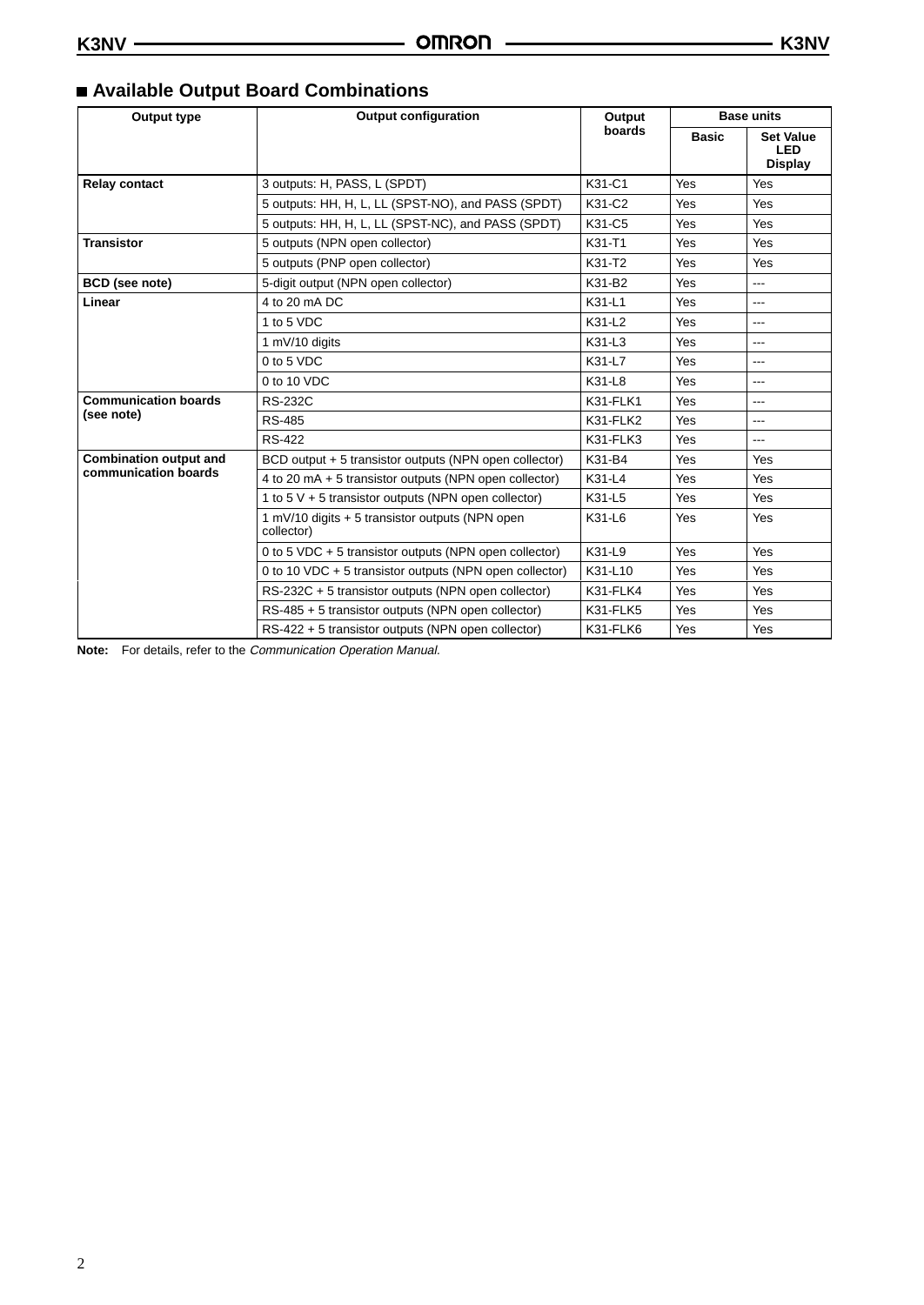### **Model Number Legend:**

Base Units and Output Boards can be ordered individually or as sets. Refer to the Available Output Board Combinations table on page 2.

#### **Base Units**

| IV -<br>K3N |  |  |
|-------------|--|--|
|             |  |  |

- **1, 2. Input Sensors Codes** LC: Load cell input
- **3. Supply Voltage**
	- 1: 100 to 240 VAC
	- 2: 12 to 24 VDC
- **4. Display**
	- A: Basic
	- C: Set Value LED Display



|    |        | <b>Base Units with Output Boards</b>               |  |                 |  |  |  |  |  |  |
|----|--------|----------------------------------------------------|--|-----------------|--|--|--|--|--|--|
|    | $\Box$ | K3NV - $\Box$ $\Box$ $\Box$ - $\Box$ $\Box$ $\Box$ |  |                 |  |  |  |  |  |  |
| 78 |        |                                                    |  | 1 2 3 4 5 6 7 8 |  |  |  |  |  |  |

#### **5, 6, 7, 8. Output Type Codes**

- C1: 3 comparative relay contact outputs (H, PASS, L: SPDT) C2: 5 comparative relay contact outputs (HH, H, L, LL: SPST-
- NO; PASS: SPDT) C5: 5 comparative relay contact outputs (HH, H, L, LL: SPST-
- NC; PASS: SPDT)
- T1: 5 comparative transistor outputs (NPN open collector)
- T2: 5 comparative transistor outputs (PNP open collector)
- B2: BCD output (NPN open collector) (see note)
- B4: BCD output + 5 transistor outputs (NPN open collector)
- L1: Linear output (4 to 20 mA) (see note)
- L2: Linear output (1 to 5 VDC) (see note)
- L3: Linear output (1 mV/10 digits) (see note)
- L4: Linear output, 4 to 20 mA + 5 transistor outputs (NPN open collector)
- L5: Linear output, 1 to 5  $V$  + 5 transistor outputs (NPN open collector)
- L6: Linear output, 1 mV/10 digits+ 5 transistor outputs (NPN open collector)
- L7: Linear output, 0 to 5 VDC (see note)
- L8: Linear output, 0 to 10 VDC (see note)
- L9: Linear output, 0 to 5 VDC + 5 transistor outputs (NPN open collector)
- L10: Linear output, 0 to 10 VDC + 5 transistor outputs (NPN open collector)
- FLK1: Communication RS-232C (see note)
- FLK2: Communication RS-485 (see note)
- FLK3: Communication RS-422 (see note)
- FLK4: RS-232C + 5 transistor outputs (NPN open collector)
- FLK5: RS-485 + 5 transistor outputs (NPN open collector)
- FLK6: RS-422 + 5 transistor outputs (NPN open collector)

**Note:** These output types are available on Basic Models only.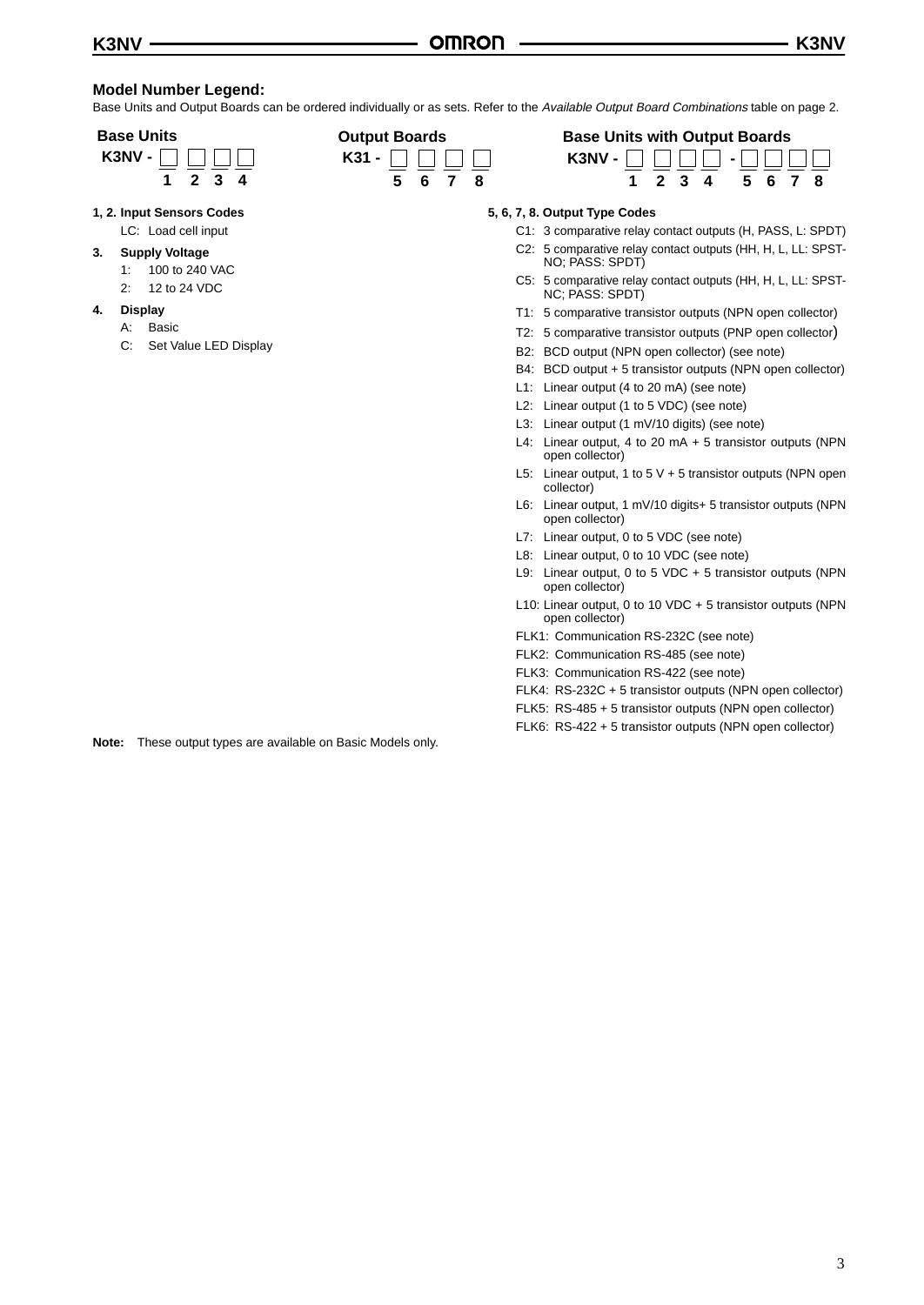## Specifications -

## **Ratings**

| Supply voltage               | 100 to 240 VAC (50/60 Hz); 12 to 24 VDC                                                                                                                                 |                                                                                                                                                                                                                                                                                                                                                                                                            |  |  |
|------------------------------|-------------------------------------------------------------------------------------------------------------------------------------------------------------------------|------------------------------------------------------------------------------------------------------------------------------------------------------------------------------------------------------------------------------------------------------------------------------------------------------------------------------------------------------------------------------------------------------------|--|--|
| Operating voltage range      | 85% to 110% of supply voltage                                                                                                                                           |                                                                                                                                                                                                                                                                                                                                                                                                            |  |  |
| Power consumption (see note) | 15 VA max. (max. AC load with all indicators lit)<br>10 W max. (max. DC load with all indicators lit)                                                                   |                                                                                                                                                                                                                                                                                                                                                                                                            |  |  |
| Sensor power supply          | 100 mA at 10 VDC+5%                                                                                                                                                     |                                                                                                                                                                                                                                                                                                                                                                                                            |  |  |
| <b>Insulation resistance</b> | 20 MΩ min. (at 500 VDC) between external terminal and case.<br>Insulation provided between inputs, outputs, and power supply.                                           |                                                                                                                                                                                                                                                                                                                                                                                                            |  |  |
| Dielectric withstand voltage | 2.000 VAC for 1 min between external terminal and case.<br>Insulation provided between inputs, outputs, and power supply.                                               |                                                                                                                                                                                                                                                                                                                                                                                                            |  |  |
| <b>Noise immunity</b>        | $\pm$ 1,500 V on power supply terminals in normal or common mode $\pm$ 1 µs, 100 ns for<br>square-wave noise with 1 ns                                                  |                                                                                                                                                                                                                                                                                                                                                                                                            |  |  |
| <b>Vibration resistance</b>  | Malfunction: 10 to 55 Hz, 0.5-mm for 10 min each in X, Y, and Z directions<br>Destruction: 10 to 55 Hz, 0.75-mm for 2 hrs each in X, Y, and Z directions                |                                                                                                                                                                                                                                                                                                                                                                                                            |  |  |
| <b>Shock resistance</b>      | Malfunction: 98 m/s <sup>2</sup> (10G) for 3 times each in X, Y, and Z directions<br>Destruction: 294 m/s <sup>2</sup> (30G) for 3 times each in X, Y, and Z directions |                                                                                                                                                                                                                                                                                                                                                                                                            |  |  |
| <b>Ambient temperature</b>   | Operating: $-10^{\circ}$ C to 55 $^{\circ}$ C (with no icing)<br>Storage: $-20^{\circ}$ C to 65 $^{\circ}$ C (with no icing)                                            |                                                                                                                                                                                                                                                                                                                                                                                                            |  |  |
| <b>Ambient humidity</b>      | Operating: 25% to 85% (with no condensation)                                                                                                                            |                                                                                                                                                                                                                                                                                                                                                                                                            |  |  |
| <b>Ambient atmosphere</b>    | Must be free of corrosive gas                                                                                                                                           |                                                                                                                                                                                                                                                                                                                                                                                                            |  |  |
| <b>EMC</b>                   | <b>Emission Enclosure:</b><br><b>Emission AC Mains:</b><br>Immunity ESD:<br>Immunity-RF-interference:<br>Immunity Burst:                                                | EN55011 Group 1 class A<br>EN55011 Group 1 class A<br>EN61000-4-2:4-kV contact discharge (level 2)<br>8-kV air discharge (level 3)<br>ENV50140:<br>10 V/m (amplitude modulated, 80 MHz to<br>1 GHz) (level 3)<br>10 V/m (pulse modulated, 900 MHz)<br>Immunity Conducted Disturbance: ENV50141: 10 V (0.15 to 80 MHz) (level 3)<br>EN61000-4-4:2-kV power-line (level 3)<br>2-kV I/O signal-line (level 4) |  |  |
| <b>Approved standards</b>    | UL508, CSA22.2; conforms to EN50081-2, EN50082-2, EN61010-1 (IEC1010-1); conforms to<br>VDE106/part 100 (Finger Protection) when the terminal cover is mounted.         |                                                                                                                                                                                                                                                                                                                                                                                                            |  |  |
| Weight                       | Approx. 400 g                                                                                                                                                           |                                                                                                                                                                                                                                                                                                                                                                                                            |  |  |

**Note:** An Intelligent Signal Processor with DC supply voltage requires approximately 1 A DC as control power supply current the moment the Intelligent Signal Processor is turned on. Do not forget to take this into consideration when using several Intelligent Signal Processors. When the Intelligent Signal Processor is not in measuring operation (e.g., the Intelligent Signal Processor has been just turned on or is<br>operating for startup compensation time), the display will read "00000" and all outp

## **Input/Output Ratings**

## **Relay Contact Output**

(Incorporating a G6B Relay)

| <b>Item</b>                                                             | Resistive load ( $cos\phi = 1$ )                                           | Inductive load ( $cos\phi = 0.4$ , L/R = 7 ms) |  |  |
|-------------------------------------------------------------------------|----------------------------------------------------------------------------|------------------------------------------------|--|--|
| <b>Rated load</b>                                                       | 5 A at 250 VAC; 5 A at 30 VDC                                              | 1.5 A at 250 VAC, 1.5 A at 30 VDC              |  |  |
| <b>Rated carry current</b>                                              | 5 A max. (at COM terminal)                                                 |                                                |  |  |
| Max. contact voltage                                                    | 380 VAC, 125 VDC                                                           |                                                |  |  |
| Max. contact current                                                    | 5 A max. (at COM terminal)                                                 |                                                |  |  |
| Max. switching capacity                                                 | 1,250 VA, 150 W<br>375 VA, 80 W                                            |                                                |  |  |
| Min. permissible load<br>(P level, reference value)                     | 10 mA at 5 VDC                                                             |                                                |  |  |
| <b>Mechanical life</b>                                                  | 50,000,000 times min. (at a switching frequency of 18,000 times/hr)        |                                                |  |  |
| <b>Electrical life</b><br>(at an ambient temperature of $23^{\circ}$ C) | 100,000 times min. (at a rated load switching frequency of 1,800 times/hr) |                                                |  |  |

#### **Transistor Output**

| <b>Rated load voltage</b> | 12 to 24 VDC <sup>+10%</sup> /<br>$\frac{2}{-15\%}$ |
|---------------------------|-----------------------------------------------------|
| Max. load current         | 50 mA                                               |
| Leakage current           | $100 \mu A$ max.                                    |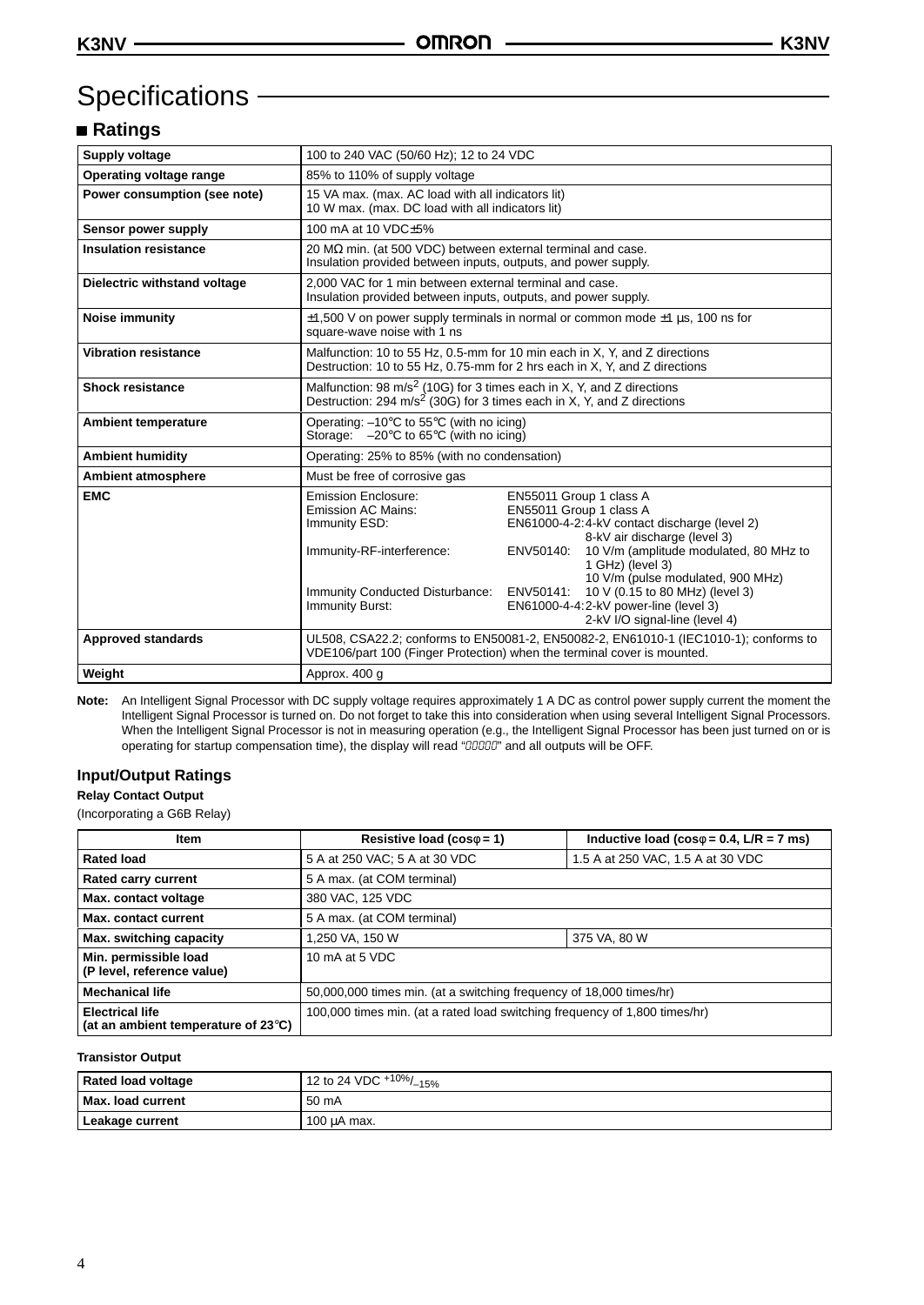### **BCD Output**

|                 | I/O signal name                | <b>Item</b>                         | Rating                                          |
|-----------------|--------------------------------|-------------------------------------|-------------------------------------------------|
| Inputs          | REQUEST, HOLD, MAX, MIN, RESET | Input signal                        | No-voltage contact input                        |
|                 |                                | Input current with no-voltage input | $10 \text{ mA}$                                 |
|                 |                                | Signal level                        | ON voltage: 1.5 V max.<br>OFF voltage: 3 V min. |
| Outputs         | DATA, POLARITY, OVERFLOW,      | Rated load voltage                  | 12 to 24 VDC $+10\%$ / <sub>-15</sub> %         |
| DATA VALID, RUN |                                | Max. load current                   | $10 \text{ mA}$                                 |
|                 |                                | Leakage current                     | 100 µA max.                                     |

**Note:** Logic method: negative logic

### **Linear Output**

| <b>Item</b>                   | 1 to 5 V<br>4 to 20 mA |                   | 1 mV/10 digits (see note) |  |
|-------------------------------|------------------------|-------------------|---------------------------|--|
| 4.096<br>Resolution           |                        |                   |                           |  |
| Output error                  | $\pm 0.5\%$ FS         | $±1.5\%$ FS       |                           |  |
| . Permissible load resistance | 600 $\Omega$ max.      | 500 $\Omega$ min. | $1$ KQ min.               |  |

**Note:** For the 1 mV/10-digit output, the output voltage changes for every 40 to 50 increment in the display value.

## **Communications**

| Item                          |                       | RS-232C, RS-422<br><b>RS-485</b>                                                                                                                                                                      |  |  |
|-------------------------------|-----------------------|-------------------------------------------------------------------------------------------------------------------------------------------------------------------------------------------------------|--|--|
| <b>Transmission method</b>    |                       | 4-wire, half-duplex<br>2-wire, half-duplex                                                                                                                                                            |  |  |
| <b>Synchronization method</b> |                       | Start-stop synchronization                                                                                                                                                                            |  |  |
| <b>Baud rate</b>              |                       | 1,200/2,400/4,800/9,600/19,200/38,400 bps                                                                                                                                                             |  |  |
| <b>Transmission code</b>      |                       | ASCII (7-bit)                                                                                                                                                                                         |  |  |
| <b>Communications</b>         | <b>Write to K3NV</b>  | Comparative set value, scaling value, remote/local programming, forced zero control, reset<br>control of maximum/minimum values, and other setting mode items excluding communications<br>conditions. |  |  |
|                               | <b>Read from K3NV</b> | Process value, comparative set value, maximum value, minimum value, model data, error<br>code, and others                                                                                             |  |  |

For details, refer to Communication Operation Manual.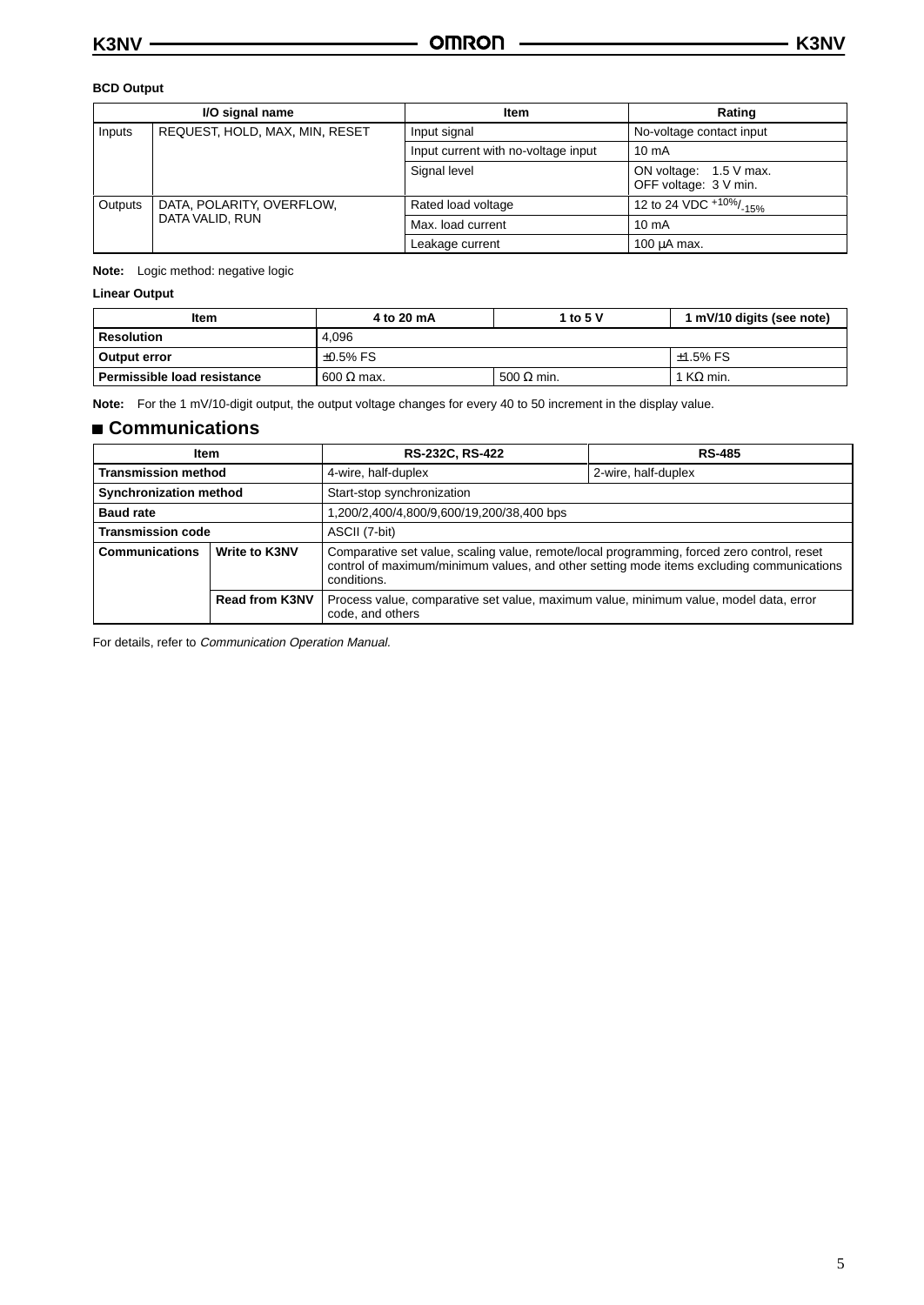## **Characteristics**

| Input signal                                        | DC voltage                                                                                                                                                                                                                                                                                                                                                                                                                                   |  |  |  |
|-----------------------------------------------------|----------------------------------------------------------------------------------------------------------------------------------------------------------------------------------------------------------------------------------------------------------------------------------------------------------------------------------------------------------------------------------------------------------------------------------------------|--|--|--|
| A/D conversion method                               | Double integral method                                                                                                                                                                                                                                                                                                                                                                                                                       |  |  |  |
| <b>Sampling period</b>                              | 50 Hz: 12.5 times/s; 60 Hz: 15 times/s (selectable)                                                                                                                                                                                                                                                                                                                                                                                          |  |  |  |
| Display refresh period                              | Sampling period (sampling times multiplied by number of averaging times if simple average<br>processing is selected.)                                                                                                                                                                                                                                                                                                                        |  |  |  |
| Max. displayed digits                               | 5 digits (-19999 to 99999)                                                                                                                                                                                                                                                                                                                                                                                                                   |  |  |  |
| <b>Display</b>                                      | 7-segment LED                                                                                                                                                                                                                                                                                                                                                                                                                                |  |  |  |
| <b>Polarity display</b>                             | "-" is displayed automatically with a negative input signal.                                                                                                                                                                                                                                                                                                                                                                                 |  |  |  |
| Zero display                                        | Leading zeros are not displayed.                                                                                                                                                                                                                                                                                                                                                                                                             |  |  |  |
| <b>Scaling function</b>                             | Programmable with front-panel key inputs (range of display: -19999 to 99999). The decimal point<br>position can be set freely.                                                                                                                                                                                                                                                                                                               |  |  |  |
| <b>HOLD</b> function                                | Maximum hold (maximum data)<br>Minimum hold (minimum data)                                                                                                                                                                                                                                                                                                                                                                                   |  |  |  |
| <b>External controls</b>                            | HOLD:<br>(Process value held)<br>RESET:<br>(Maximum/Minimum data reset)<br>ZERO:<br>(Forced zero)                                                                                                                                                                                                                                                                                                                                            |  |  |  |
| <b>Comparative output hysteresis</b><br>setting     | Programmable with front-panel key inputs (1 to 9999).                                                                                                                                                                                                                                                                                                                                                                                        |  |  |  |
| <b>Other functions</b>                              | Variable linear output range (for models with linear outputs only)<br>Remote/Local processing (available for communications output models only)<br>Maximum/Minimum value data reset with front panel keys<br>Tare (forced-zero) set with front panel keys<br>Averaging processing function (simple or moving average)<br>Startup compensation time (0.0 to 99.9 s)<br>Comparative output pattern selection<br>Security<br>Field calibration  |  |  |  |
| <b>Output configuration</b>                         | Relay contact output (3 or 5 outputs)<br>Transistor output (NPN and PNP open collector), BCD (NPN open collector)<br>Parallel BCD (NPN open collector) + transistor output (NPN open collector)<br>Linear output (4 to 20 mA, 1 to 5 $\dot{V}$ ) + transistor output (NPN open collector)<br>Communication functions (RS-232C, RS-485, RS-422)<br>Communication functions (RS-232C, RS-485, RS-422) + transistor output (NPN open collector) |  |  |  |
| Delay in comparative outputs<br>(transistor output) | 400 ms max.                                                                                                                                                                                                                                                                                                                                                                                                                                  |  |  |  |
| <b>Enclosure ratings</b>                            | Front panel: NEMA4 for indoor use (equivalent to IP66)<br>Rear case:<br>IEC standard IP20<br><b>IEC standard IP00</b><br>Terminals:                                                                                                                                                                                                                                                                                                          |  |  |  |
| <b>Memory protection</b>                            | Non-volatile memory (EEPROM) (possible to rewrite 100,000 times)                                                                                                                                                                                                                                                                                                                                                                             |  |  |  |

## **Measuring Ranges**

| Input range |   | <b>Measuring range</b> | Input impedance    | Reliability (see note 2)           | Instantaneous overload<br>$(30$ seconds) |
|-------------|---|------------------------|--------------------|------------------------------------|------------------------------------------|
| DC voltage  | я | 0.00 to 199.99 mV      | 10 MΩ min.         | $\pm 0.1\%$ rdg $\pm 5$ digit max. | $\pm 200$ V                              |
|             |   | 0.000 to 19.999 mV     | 10 M $\Omega$ min. | $\pm 0.1\%$ rdg $\pm 5$ digit max. | $\pm 200$ V                              |
|             |   | $±100.00$ mV           | 10 M $\Omega$ min. | $\pm$ 0.1%rdg $\pm$ 3 digit max.   | $±200$ V                                 |

**Note:** 1. The "rdg" stands for "reading value."

2. The accuracy is guaranteed at the ambient temperature of  $23\pm5^{\circ}$ C.

The reliability becomes ±0.1% FS for values smaller than 10% of the maximum input value for any input range.

## **Load Cell Connection Example**

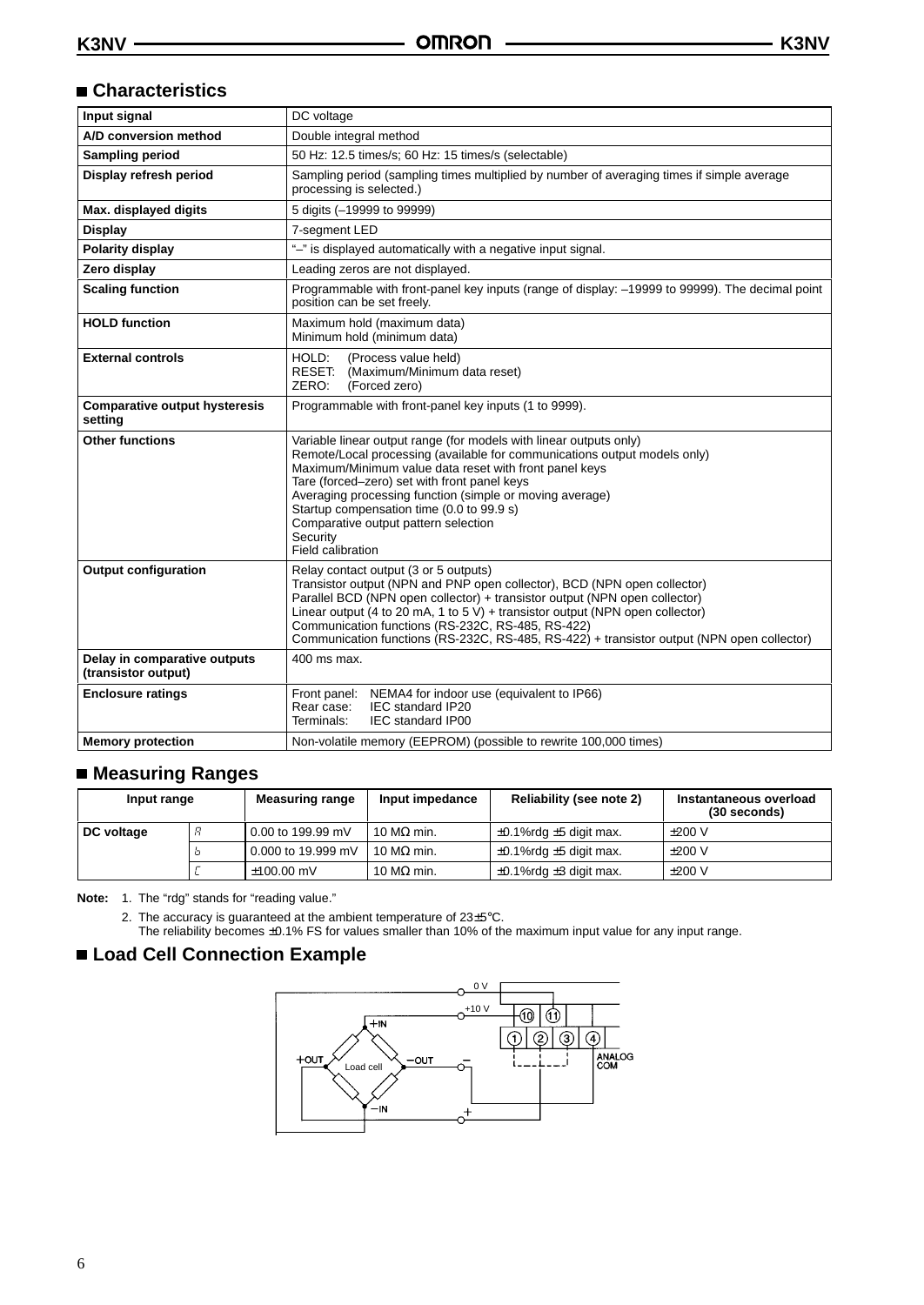## **Nomenclature**



| <b>Name</b>                                | <b>Functions</b>                                                                                                                                                                                                                                                                                       |  |  |  |
|--------------------------------------------|--------------------------------------------------------------------------------------------------------------------------------------------------------------------------------------------------------------------------------------------------------------------------------------------------------|--|--|--|
| 1. SV display                              | Displays the set value or parameter. Available for Set Value LED Models only.                                                                                                                                                                                                                          |  |  |  |
| 2. PV display                              | Displays the process value in addition to the max./min. value or parameter.                                                                                                                                                                                                                            |  |  |  |
| 3. Comparative output<br>status indicators | Displays the status of comparative output.                                                                                                                                                                                                                                                             |  |  |  |
| 4. SV display status                       | Indicates which comparative set value is currently on the SV display.                                                                                                                                                                                                                                  |  |  |  |
| 5. ESC Key                                 | Used to return to the RUN mode from the Setting Protect, or Maintenance mode.<br>The process value, maximum value, or minimum value to be displayed can be selected.                                                                                                                                   |  |  |  |
| 6. Mode Key                                | Used to enter the Setting mode.<br>Used to allow the PV display to indicate set values sequentially. Available for Basic Models only.<br>Used to indicate set values sequentially on the SV display. Available for Set Value LED Models only.                                                          |  |  |  |
| 7. Status indicators                       | HOLD:<br>Lit when HOLD input is ON.<br>Lit when the maximum value is indicated on the PV display.<br>MAX:<br>MIN:<br>Lit when the minimum value is indicated on the PV display.<br>ZERO:<br>Lit when the forced zero function is activated.<br>PROG:<br>Lit or flashes while parameters are being set. |  |  |  |
| 8. Teaching indicator                      | Lit when the teaching function is enabled and flashes when the Intelligent Signal Processor is in teaching<br>operation.                                                                                                                                                                               |  |  |  |
| 9. RESET/TEACH Key                         | The forced zero, maximum value, and minimum value are reset by pressing this key.<br>Teaching is available when the teaching function is enabled.                                                                                                                                                      |  |  |  |
| 10. Up Key and Shift Key                   | The digit being set is scrolled by pressing the Shift Key. The set value increases by one whenever the<br>Up Key is pressed.                                                                                                                                                                           |  |  |  |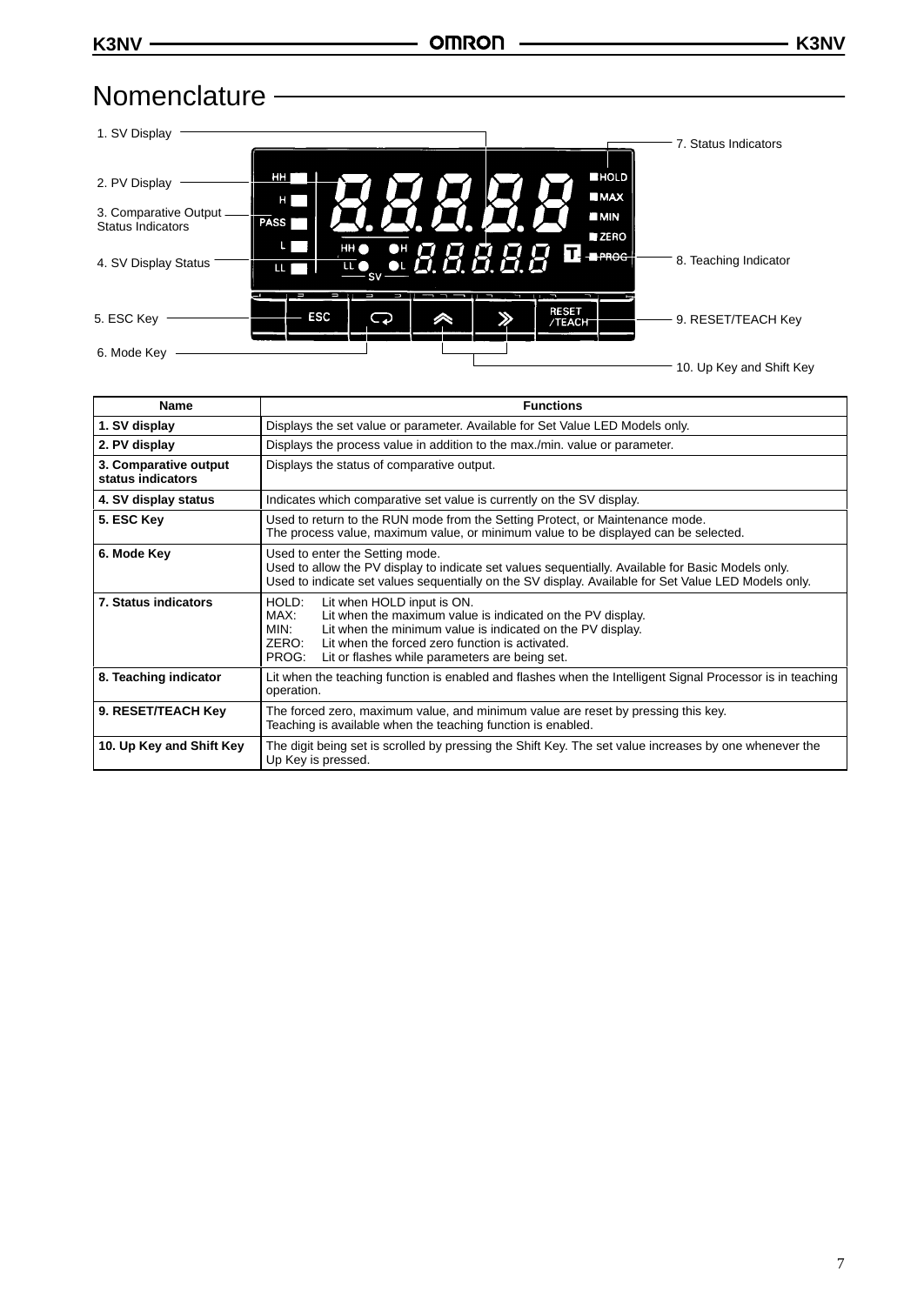## Operation -

## **Setting Procedures**

The K3NV has four modes: RUN mode for normal operations, Setting mode for initial parameter input, Protect mode for lock-out configuration, and Maintenance mode for initializing set values and user calibration. The parameters that are accessible on any individual K3NV will vary depending on the Output Board installed. Refer to the K3NV Operation Manual for details.

| <b>RUN Mode:</b>     | Remains in this mode under normal operation.                                                                                                                               |  |  |
|----------------------|----------------------------------------------------------------------------------------------------------------------------------------------------------------------------|--|--|
|                      | The process value or the max./min. value can be monitored.                                                                                                                 |  |  |
|                      | Using the front panel keys, the comparative set value can be changed and forced-zero reset or max./min. values reset<br>can be performed.                                  |  |  |
| <b>Setting Mode:</b> | Used for making initial settings.<br>Includes four menus (Set value (5 $55EE$ ), scaling (5 $ERE$ ), setup (5 $EELIP$ ), option ( $\overline{5PE}$ )) and the output test. |  |  |
| <b>Protect Mode:</b> | Used for locking the front key operation or parameter changes.                                                                                                             |  |  |

**Maintenance Mode:** Used for initializing set values and user calibration of the inputs. The user calibration is valid for selected input ranges.



- 5u5EL Program set values
	-
	- $5\omega$ .  $H$  Enter set value H
	- $5u.$  L Enter set value L
	- Su.LL Enter set value LL
- $5CRLE$  Display scaling
	- $\bar{L}nP.2$  Enter signal level for scaling point #2
	- d5P.2 Enter display reading for scaling point #2
	- $\bar{L}nP$ . I Enter signal level for scaling point #1
	- $dSP.1$  Enter display reading for scaling point #1
	- $dE[\mathbb{CP}$  Select decimal point

#### **SEEUP** - Program input range/Serial communications

- *intile* Specifying input range
- $F E$  Select the supply frequency to eliminate inductive noise
- $U\bar{U}n\bar{o}$  Enter the unit no. for the host
- $bP5$  Select the baud rate
- $LEn$  Select the word bit length
- Sbill Select the stop bits
- $P$  $E$   $F$  Select the parity bits
- $\bar{\phi}P$ <sub>c</sub> Supplementary settings related to display or control
	- RUG Set for averaging process value
	- **SECRE** Set startup compensation time
	- **HY5** Enter hysteresis value
	- C**U**GUE Select the output pattern
	- $LSEEM$  Enter the upper limit (H) of linear output range
	- $L 5EEL$  Enter the lower limit (L) of linear output range
	- r<sub>乙</sub>L Select the remote/local programming
- $E55E$  Generating simulated input for testing the output function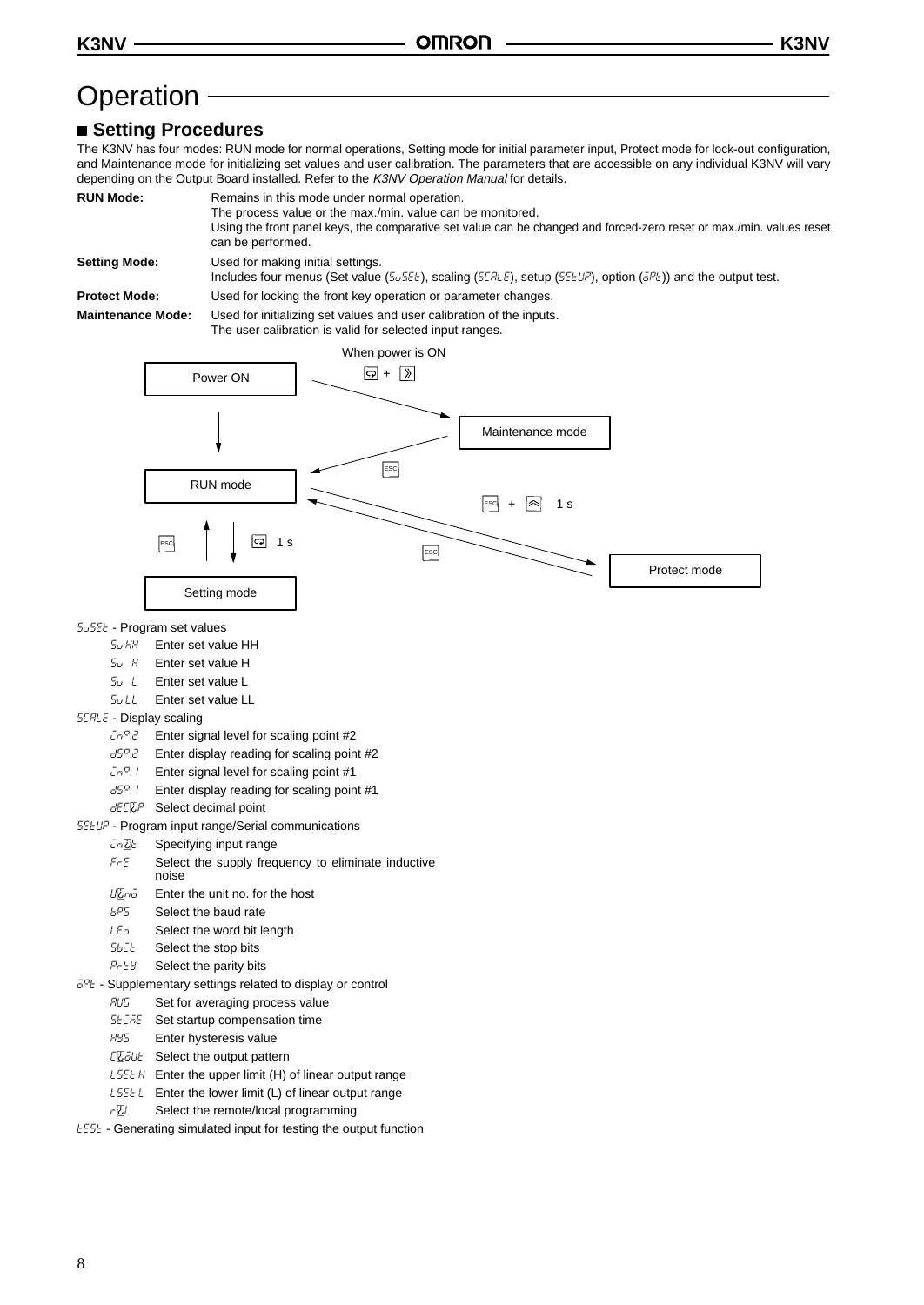## **Parameters**

#### **Scaling SERL**

The Intelligent Signal Processor converts input signals into desired physical values.



### **Average Processing** *Rub*

The average processing function stabilizes displayed values by averaging the corresponding analog input signals that fluctuate dynamically or reducing the noise in the input signals.

#### **Startup Compensation Time 56 Che**

The startup compensation time parameter keeps the measurement operation from sending an unnecessary output corresponding to instantaneous, fluctuating input from the moment the K3NX is turned ON until the end of the preset period.

The compensation time can be set in a range from 0 to 99.9 seconds as the waiting time until the devices subject to measurement become stable after the startup of the power supply.



#### **Hysteresis** hys

The hysteresis of comparative outputs can be set to prevent the chattering of comparative outputs. Refer to page 12 for more details.

### **Output Pattern Selection [ElaLIE**

The patterns of comparative output are selectable according to the level change. Select the pattern according to the application.







**Note:** The following setting conditions must be satisfied, otherwise no zone output will turn ON correctly. LL < L < H < HH

### **Linear Output Range L5EE**

A linear output range can be set as required. A value corresponding to the maximum output value and that corresponding to the minimum output value can be set.



### **Remote/Local Selection rll**

Select remote programming when performing all settings through the host devices and select local programming when performing settings through key operation.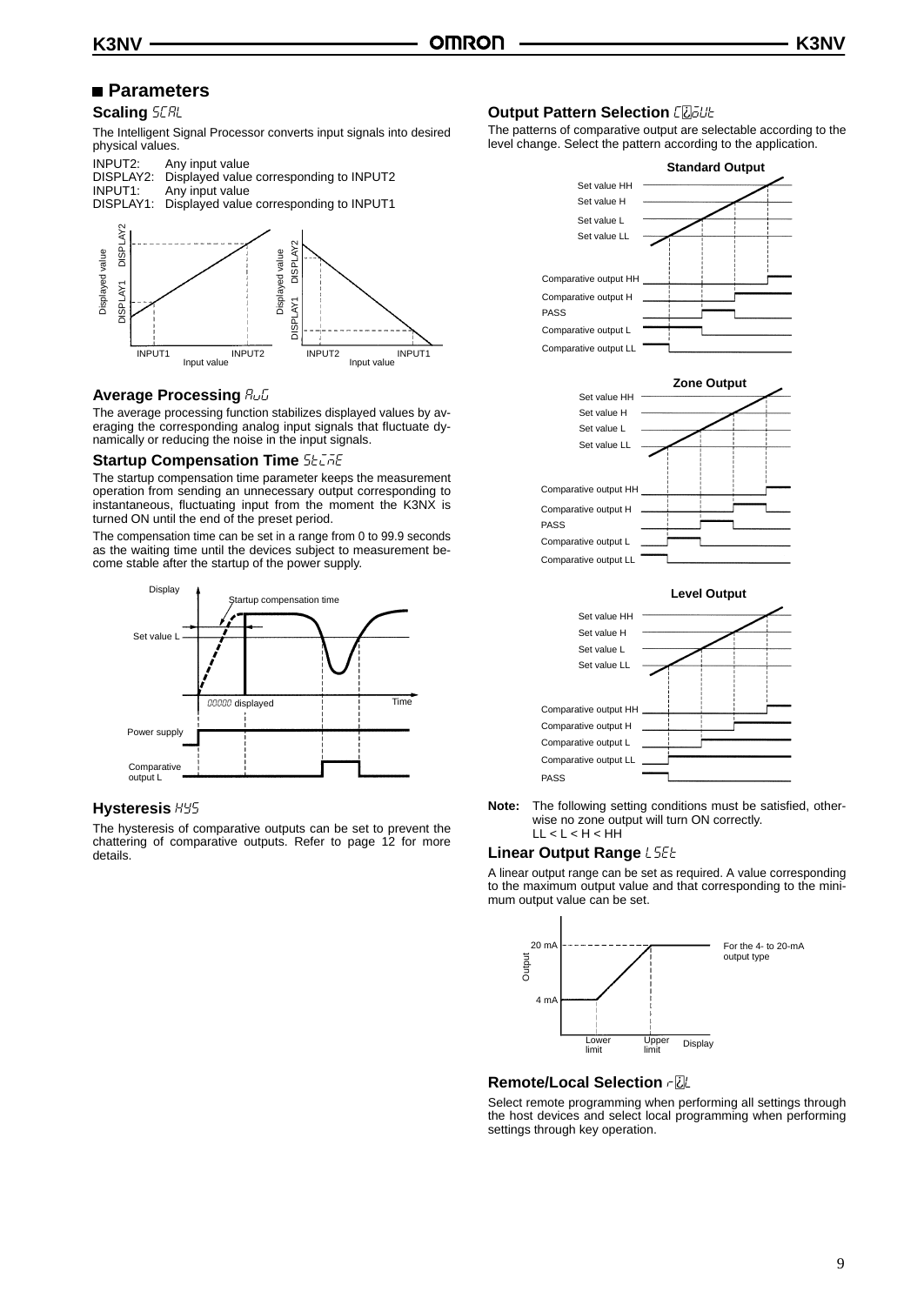## **External Connections**

## **Terminal Arrangement**

Output unit  $\bf \Omega$ Y Input unit

## **Input Unit**



#### **LC: Load Cell Input**



#### **Terminal Numbers**



#### **Note:** Terminals 7 to 13 are connected internally.

**Note:** Terminals 7 to 13 are connected internally.

When inputting the external control signals through the open collector:

Transistor Inputs:

ON: Residual voltage must be 3 V max.

OFF: Leakage current must be 1.5 mA max. The switching capacity must be 20 mA or greater.

When the external signal input is short-circuited, a voltage of approximately 5 V will be applied to between the terminals 5 to 7 and the COM terminal, and a current of approximately 18 mA (nominal value) will flow.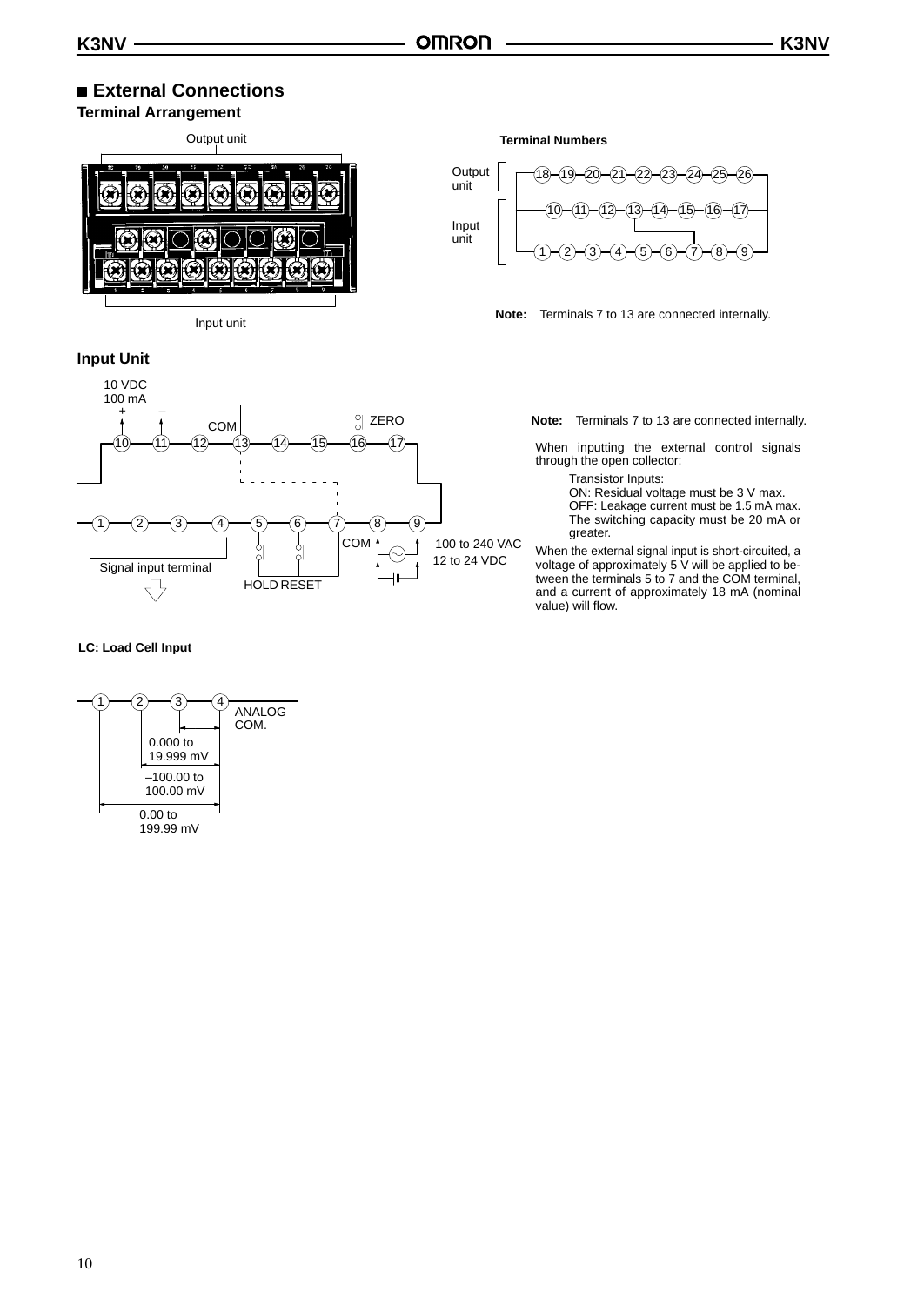## **Output Unit**

### **K31-C1: Relay (3 Outputs)**



**K31-C5: Relay (5 Outputs)**



#### **K31-T2: Transistor (PNP Open Collector)**



#### **K31-L1, L2, L3,-L4, -L5, -L6, -L7, -L8, -L9, -L10: Linear** (Terminals 21 to 26 are provided only on K31-L4,

-L5, -L6, -L9, -L10.)



**K31-C2: Relay (5 Outputs)**

Outputs (5 A max. at 250 VAC)



**K31-T1: Transistor (NPN Open Collector)**



**K31-B2, -B4: BCD (NPN Open Collector)** (Terminals 32 to 36 are provided only on K31-B4.)



## **K31-FLK1: RS-232C**

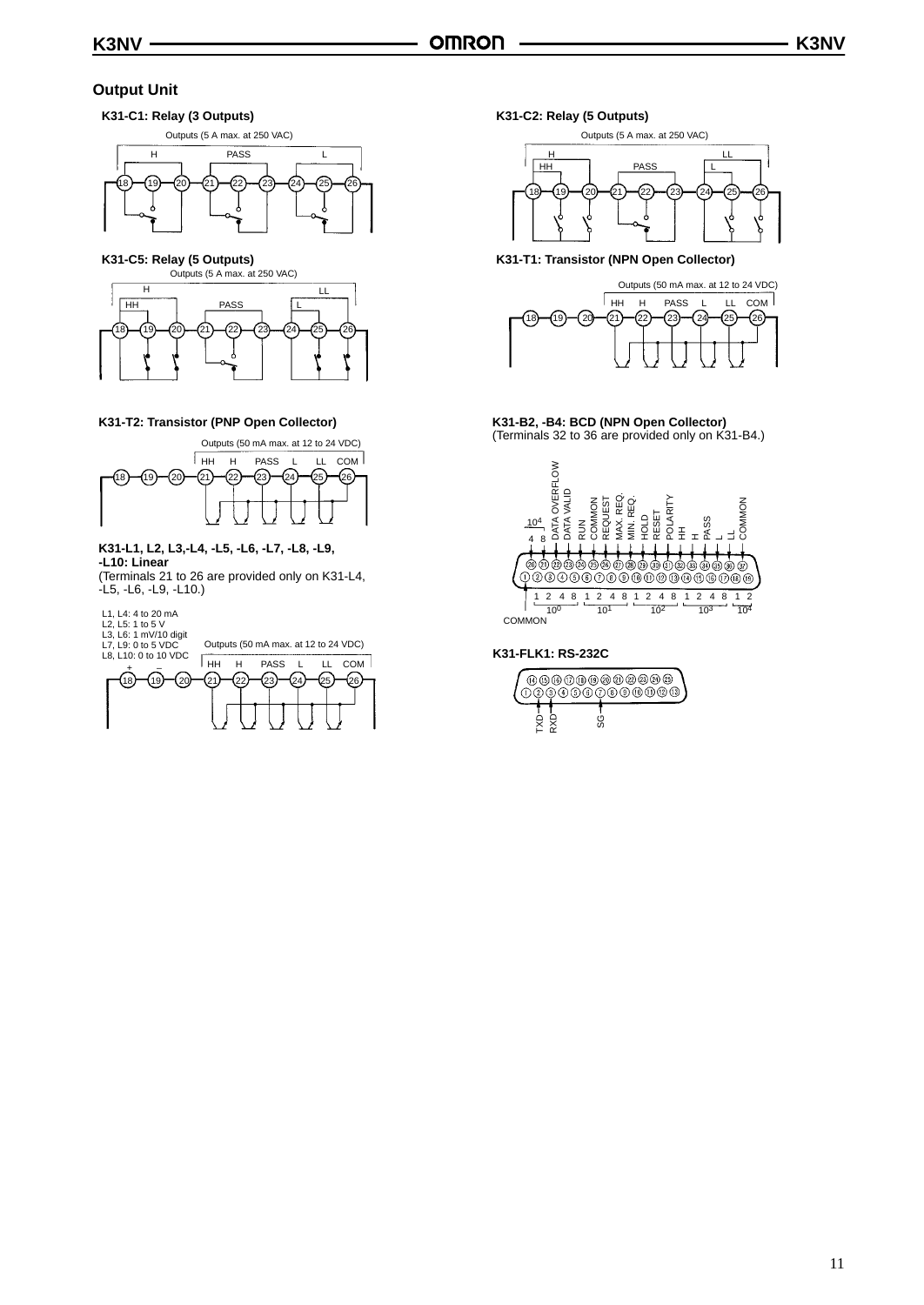#### **K31-FLK2, -FLK5: RS-485**

(Terminals 21 to 26 are provided only on K31-FLK5.)



- D-sub 37P Connectors for BCD output (attachment) Plug: XM2A-3701 Hood: XM2S-3711
- D-sub 25P connectors for RS-232C output (K31-FLK1) (order separately)

| Plug: | XM2A-2501 |
|-------|-----------|
| Hood: | XM2S-2511 |

- D-sub 9P connectors for RS-422 output (K31-FLK3 and
- K31-FLK6) (order separately) Plug: XM2A-0901
- Hood: XM2S-0911
- D-sub 9P connectors for RS-232C output (K31-FLK4) (order

## separately)<br>Plug: X

 $XM2D-0901$ Hood: XM2D-0911

## **K31-FLK3, -FLK6: RS-422**

(The right connector is provided only on K31-FLK6)



Output NPN Tr. (50 mA max. at 12 to 24 VDC)  $\exists$ ல்லை



### **K31-FLK4: RS-232C + Transistor (NPN Open Collector)**

Output NPN Tr. (50 mA max. at 12 to 24 VDC) RS-232C





## ■ Output Operation Timing in RUN Mode (Relay or Transistor Outputs)

The following timing chart is for a 5-comparative Output Board when the standard output pattern is selected.



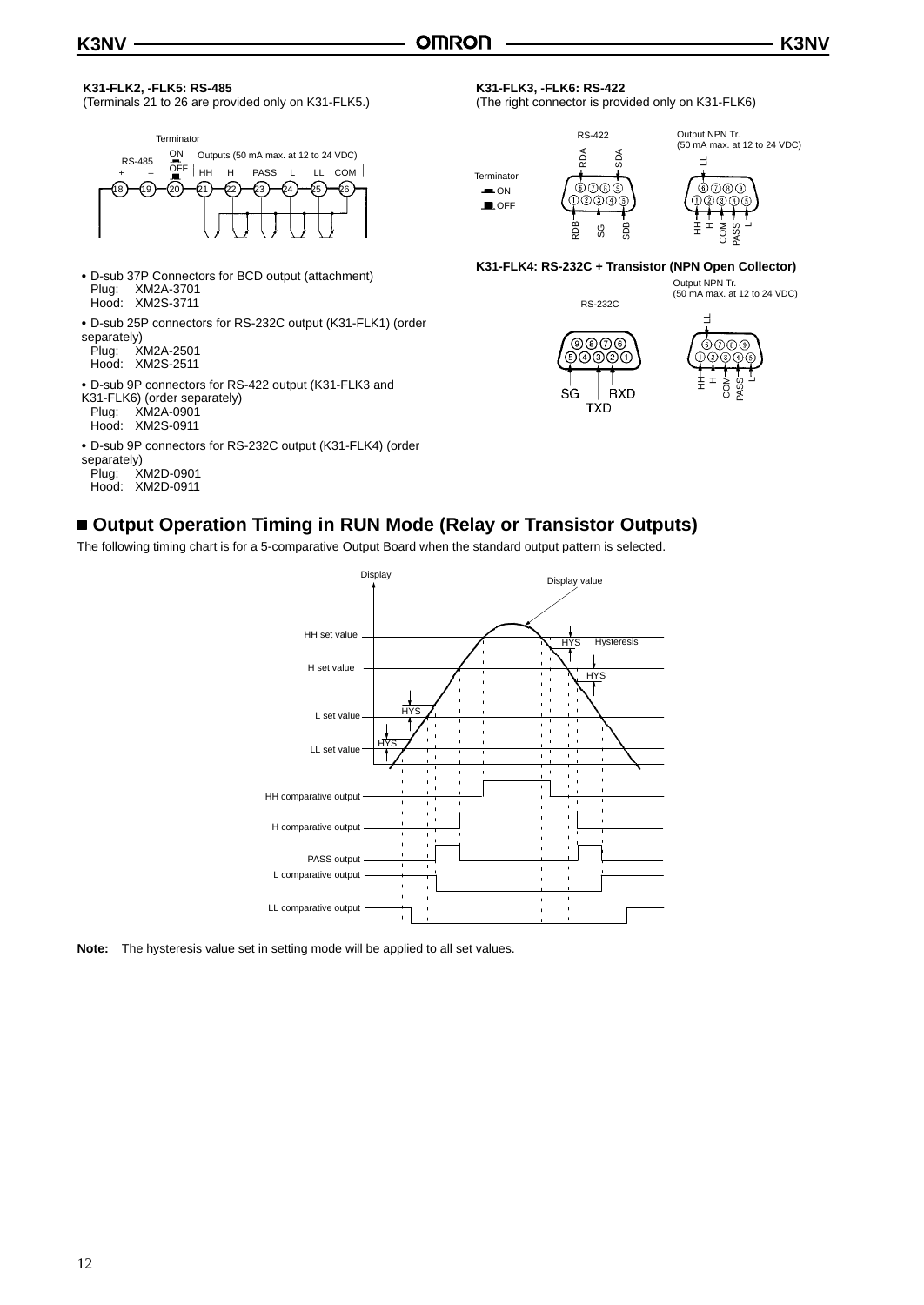## **BCD Output Timing Chart**

A request signal from an external device (such as a Programmable Controller) is required to read BCD data.

#### **Single Sampling Data Output**



Approximately 30 ms after the REQ signal rises, a sample is taken and the DATA VALID signal is output. Read the data when the DATA VALID signal is ON.

The DATA VALID signal will turn OFF in 40 ms, and then in 16 ms, the data will go OFF.

Models with a BCD output have an open collector output configuration so that wired-OR connection is possible.





The K3NV outputs each measurement at an interval of 64 ms when a REQ signal is ON continuously.

If the HOLD signal is ON at the moment the DATA output is switched from data 1 to data 2 or vice versa, the output BCD data will be either data 1 or data 2 according to the timing of the HOLD signal. However, output data will never below.

## **Block Diagram**

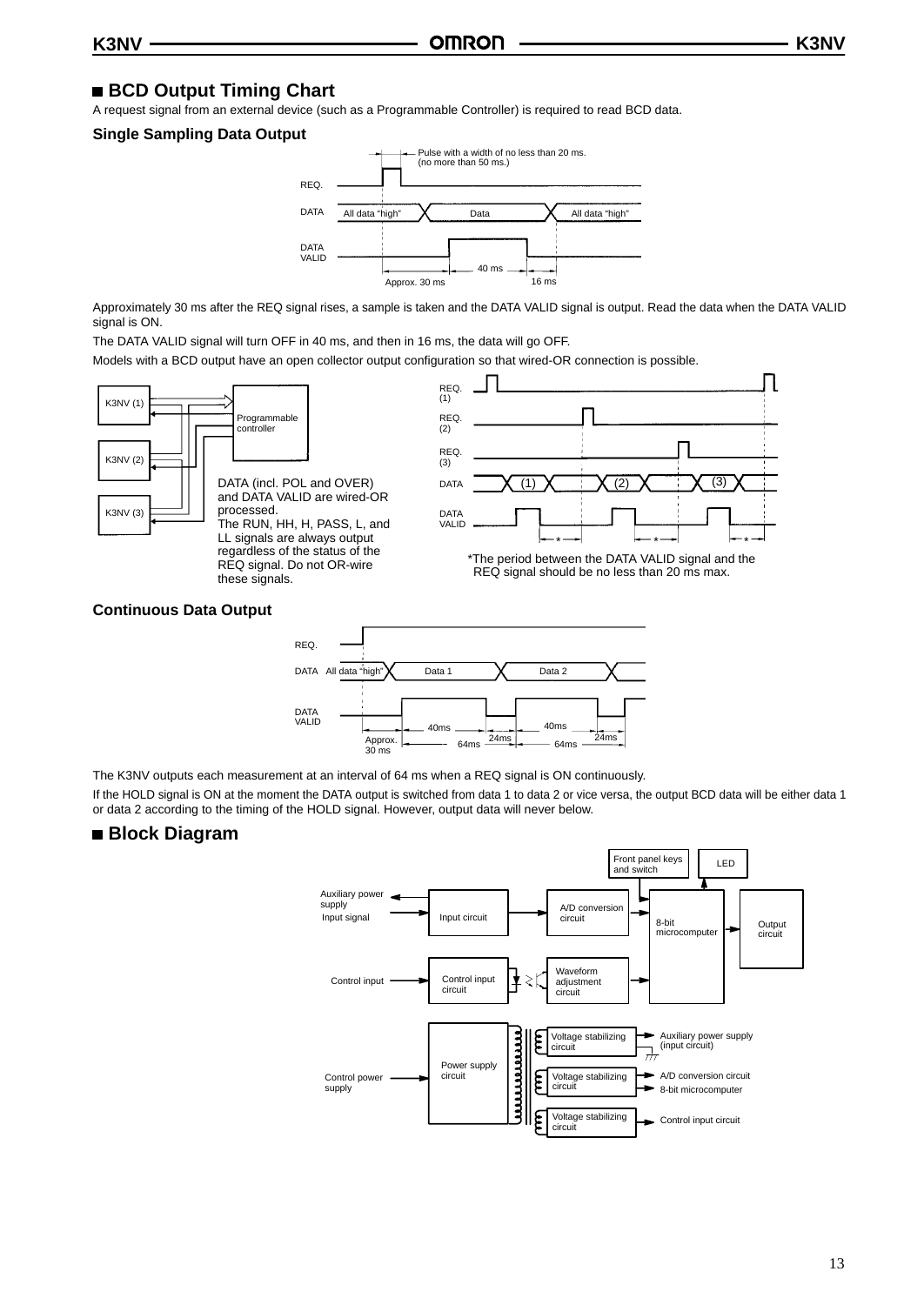## Installation

## **Example of Connection to Programmable Controller**

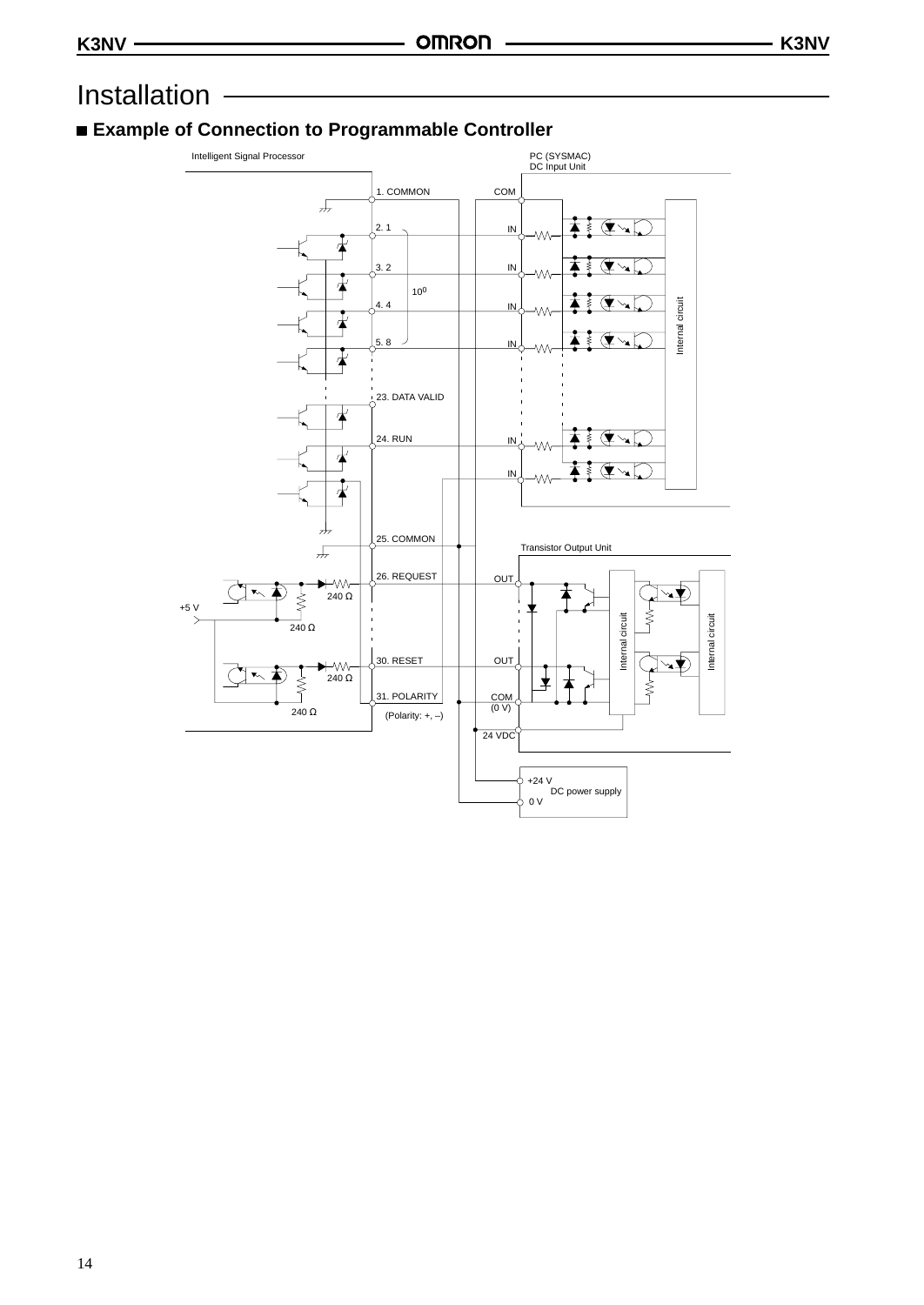## Dimensions -

**Note:** All units are in millimeters unless otherwise indicated.